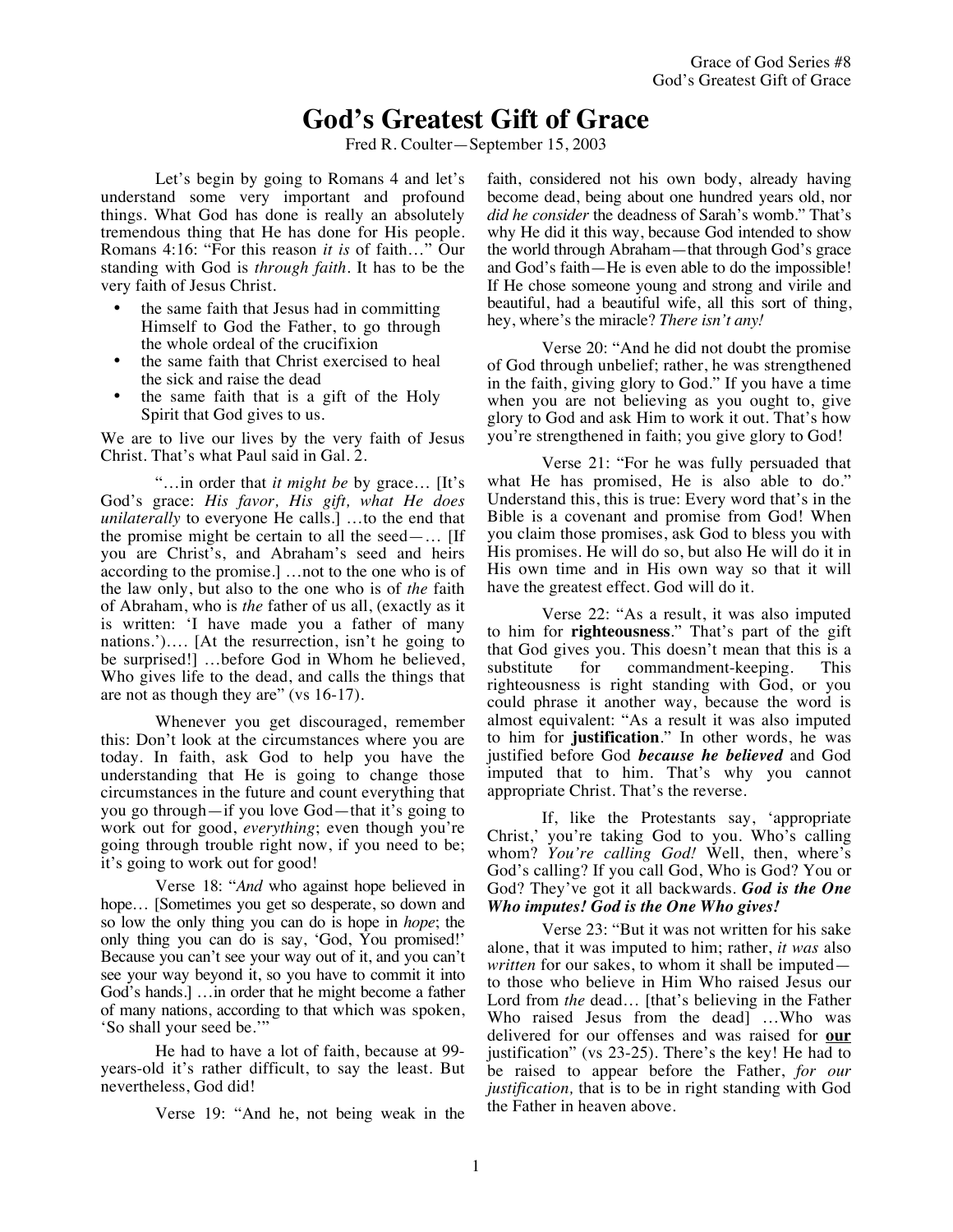That's the whole key! That's the whole reason why God has called us! Remember that! Never, *ever, ever* get discouraged any longer than it takes you to get on your knees and pray to God! You might be clear down in the depths; you might be walking through the shadow of your own 'valley of death.' We all have to face that, every one of us! But nevertheless, you will be delivered. God promises so! He develops it from here. Once you have been put in right standing with God, have been justified by the sacrifice of Christ and His blood and righteousness imputed to you as a gift of God:

Romans 5:1: "Therefore, **having been justified by faith, we have peace with God** through our Lord Jesus Christ. Through Whom we also have access by faith into this grace **in which we stand**…" (vs 1-2). Living in grace is like living under the umbrella of God's love, from which comes grace, blessing, peace, faith, hope and all the fruits of the Holy Spirit. You stand under that, and these come from God to you through Christ.

"…and we ourselves boast in *the* hope of the glory of God…. [No us, not our physical things, not our goods, but]: …in *the* hope of the glory of God" (v 2). When you're at your lowest, think about when we are old and weak and ready to die—I don't know how may of us are going to reach that stage before Christ returns or not; but when you reach that stage—or are getting close to that stage—you know in your own heart how corruptible the flesh is; how weak the flesh is.

Don't get discouraged, because God is looking beyond. He's called you in *the hope of the resurrection*—correct? The hope of the resurrection is that you will have a new body, a new mind, and you will be a new being! If this old 'corpus nephesh' deteriorates, you do the best you can to keep in the best shape you can as long as you can, but one day it's going to go sayonara. God intended it. It says, 'Blessed is the death of a saint in the eyes of God.' Why? *Because all those who die in faith have made it!* Is that not God's purpose and goal? *Yes, it is!* God refers to this death as *sleep.*

Verse 3: "And not only *this*, but we also boast in tribulations… [that takes a good deal of getting use to; Paul went through many] …realizing that tribulation brings forth endurance." What did Jesus say in Matt. 24? *The one who endures to the end, the same shall be saved!* You have to have endurance. How many people have not had endurance? It's more than just patience. It could be translated *patience* or *endurance,* but endurance is the more profound translation.

Verse 4: "And endurance *brings forth* character, and character *brings forth* hope. And the hope *of God* never makes us ashamed because the love of God has been poured out into our hearts through the Holy Spirit, which has been given to us" (vs 4-5). That's the operation of how God's grace comes to us. Notice that as a gift of God it comes with:

- hope
- faith
- trials
- endurance
- character
- the love of God

This is why Christ came to reveal the Father.

Let's see that it was Jesus' job to reveal the Father. The reason that He wanted to reveal the Father was because *God the Father is actively involved in our lives,* as well as Jesus Christ. You're going to see that the revelation of the Father proceeds through the Gospel of John and then much of it is later picked up by the Apostle Paul and carried forward even more. I was just overwhelmed when I went through and did the study, and I found out it was 117 times in the Gospel of John and ten times in the Epistle of First John that it mentions the Father. Then compared to the other Gospels, it was really very overwhelming.

John 12:35: "Then Jesus said to them, 'Yet a little while the light is with you. Walk while you have the light, so that *the* darkness will not overtake you….'" This can happen in many different ways. We can say today that there's still peace in the land. While you can still study, while you still can pray, while you still have freedom be zealous for God and make the best that you can of it. The day is going to come when the 'darkness' is going to come and overtake the whole world.

This is what happens to those who do not do that, if they stand in one place or go backward, they are receding from the light. Right at first they don't understand that they are leaving the light. Just like if you got in front of a car with the headlights on, and you started walking toward the headlights, you could still see the light. Then you didn't quite make it all the way to the car because you turned around and you started going the other way. The lights were still shinning—weren't they? It's kind of self-deceptive because you think you're in the light, but your back is to the light. You start walking away and just like it is when it's dark, right at first if there's a little light you can see really good—right? But sooner or later you get far enough away and it's all darkness again. That's why He said, 'While you have the light, walk in the light.'

"'…For the one who walks in darkness does not know where he is going'" (v 35). If you know some who have left the light to go back to darkness, *ask them*: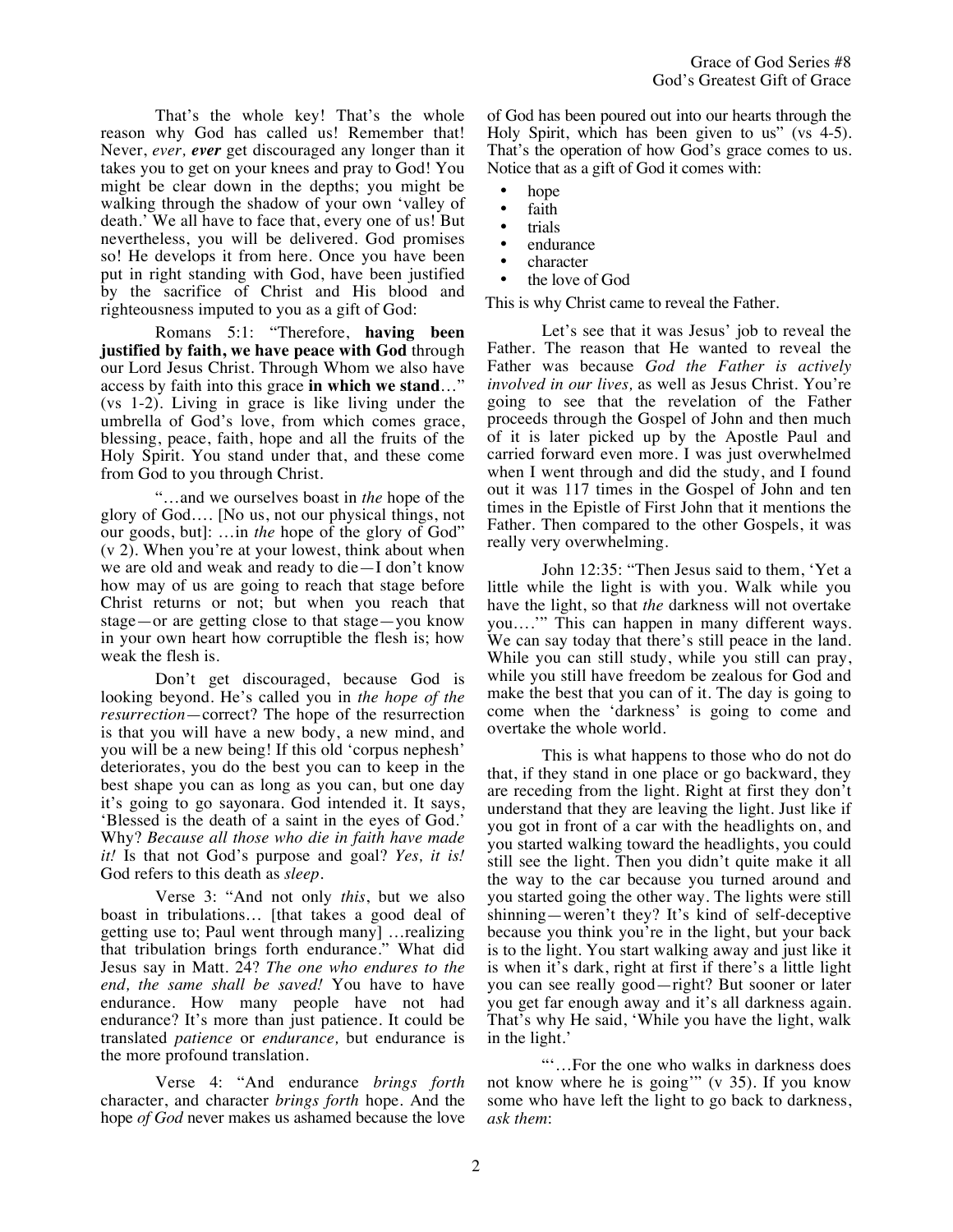Grace of God Series #8 God's Greatest Gift of Grace

- Where are you going?
- What are you doing?
- What are you learning?
- Where is God?

I think you will find that they don't know!

Verse 36: "'While you have the light, believe in the light, so that you may become *the* children of light.' Jesus spoke these things and *then* departed from them *and* was *in* hiding. Although He had done so many miracles in their presence, they did not believe in Him" (vs 36-37). Isn't that amazing? Isn't that just like the children of Israel coming out of Egypt after seeing all the signs and wonders and miracles? By the time they got out there and their feet were sore and their mouths were dry the heat was hot, and they said, 'What did you bring us out here for? Who can give us food? Who can give us water?

Verse 38: "So that the word of Isaiah the prophet might be fulfilled who said, 'Lord, who has believed our report? And to whom has the arm of *the* Lord been revealed?' For this *very* reason they could not believe because again Isaiah said, 'He has blinded their eyes and hardened their hearts so that they would not see with *their* eyes and understand with *their* hearts, and be converted, and I would heal them'" (vs 38-40). Many people read that and think:

- Why would God want to do that?
- Doesn't He was as many saved as He can get saved?
- Isn't that what the Protestants say?
- *'Ya'all come give your heart to the Lord, come down to the altar here tonight, because it may be too late if you don't do it and you go home. You may not get home.'*

Here he says that He blinds their eyes and hardens their hearts so they can't see, understand and be converted, and He won't heal them spiritually. What kind of savior is that? *God's plan is greater!* You have to come to the Last Great Day to find out why. The long and short of it is that He has yet to have mercy on them.

Who comes to God? *The one that God the Father draws*—right? He's got to have some to be first—doesn't He? He's got to have the first resurrection in order to do the rest of His plan—does He not? Think of it this way: Those He has called, you're part of that plan! You're part of the solution! You're part of what God is working out! That's something!

Verse 42: "But even so, many among the rulers believed in Him; but because of the Pharisees they did not confess *Him,* so that they would not be put out of the synagogue; for they loved the glory of men more than the glory of God" (vs 42-43).

- You always got your politicians in there don't you?
- You always have your people-pleasers in there—don't you?
- You always have those who put people before God!

They would rather go fellowship where it's niceynice and learn nothing about God, because the people are their God. That's called a 'social religion.' But the truth is, unless you have a right relationship with God—during the Sabbath and during your life before you go to Sabbath services then you deserve the social fellowship, because that's your god! Sooner or later it's going to come to an end.

Joe Jr. [Tkach of Worldwide Church of God] just gave the edict: Sunday or else! All their socializing didn't do them any good—did it? Did it preserve the Sabbath? *No!* Were they weakened in faith because they didn't stand firm? *Yes!* Do they have enough strength to stand now? *We'll see!* Just like Job said, 'What I have greatly feared has come upon me.' Now the hour of decision is at hand! Do you love God? *or* Do you love men? There have always been those; that's what Jesus said here. Then Jesus made it clear, and this is the whole key point. This is what keyed this with me in reading Karlstadt—this verse right here:

Verse 44: "Then Jesus called out and said, **'The one who believes in Me does not believe in Me, but in Him Who sent Me.'**" Christ opens the way to the Father! Opening the way to the Father, through Christ, is the *greatest grace* that God can give. We'll explain this as we go along. I want you to go back and think of how many times you have heard it said, 'Pray three times a day, and you have to pray by the clock'? The truth is, if it isn't from the heart, I don't care if you're surrounded in a clock shop. If it isn't from the heart, then what are you doing? What is it? That's why it has to be to God the Father. That's why He's given you this greatest grace. It's to all those He has called.

I tell you what, if this doesn't excite you and open your mind and your understanding, I don't know what will. We need to grasp that if you believe not on Jesus only, **"…The one who believes in Me does not believe in Me, but in Him Who sent Me."** *Not just in Christ!* Now you're going to begin to see that the Protestants are also halfway-beeners. They haven't come to the Father, and the Father hasn't brought them.

Verse 45: "And the one who sees Me sees Him Who sent Me…. [What does the Father look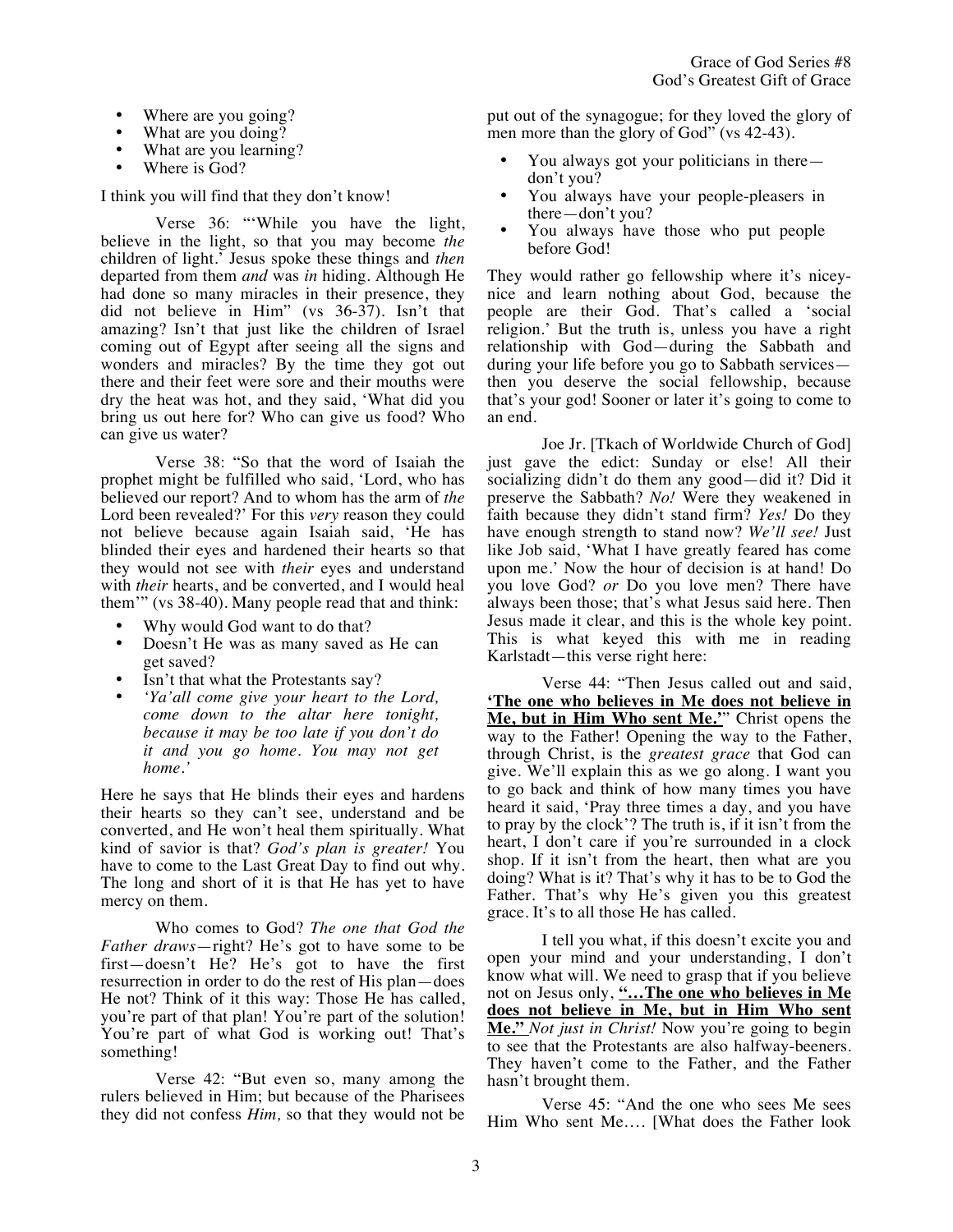like? *Just like Jesus!*] …I have come *as* a light into the world so that everyone who believes in Me may not remain in darkness. But if anyone hears My words and does not believe, I do not judge him; for I did not come to judge the world, but to save the world" (vs 45-47). All of this shows our choices involved in it. That's why the Word of God is so important. It's not the one who is preaching that's important. It's what God is inspiring to be taught that is important. It's not how the speaker speaks that's important. It's does he speak the words of God—that's important!

Verse 48: "The one who rejects Me and does not receive My words has one who judges him; the word which I have spoken, that shall judge him in the last day…. [Here's why: How was Jesus taught? *Of God the Father!*] …For I have not spoken from Myself; but the Father, Who sent Me, gave Me commandment Himself… [God Himself personally gave it to Christ] …what I should say and what I should speak" (vs 48-49). Now we're getting into understanding the Father even more—right? Have you noticed this?

- What is one of the first things that apostatizing Christians start to do?
- What is one of the first things they drop off? *Foot-washing!*
- What's next? *Unleavened bread!*
- What's next? *Holy Days!*
- What's next? *Sabbath-keeping!*

A 'little leaven leavens the whole lump!' The way the Greek is here makes it far more imperative upon us with foot-washing:

Romans 13:13: "You call Me the Teacher and the Lord, and you speak rightly, because I am. Therefore, if I, the Lord and the Teacher, have washed your feet, **you also are duty-bound** to wash one another's feet" (vs 13-14). That's much stronger and that's what the Greek means, instead of 'you ought' (KJV) to wash one another's feet. In English today the word 'ought' does not have the binding quality of 'duty-bound.' Today the word 'ought' is almost optional. 'You ought to be here at 8 o'clock.' That doesn't sound mandatory that I absolutely need to be. That's why 'duty-bound' is much better.

Verse 15: "For I have given you an example, *to show* that you also should do exactly as I have done to you. Truly, truly I tell you, **a servant is not greater than his lord, nor a messenger greater than he who sent him**…. [Always true—isn't it? *Yes, indeed!*] …If you know these things, **blessed are you if you do them**." (vs 15-17).

How many blessings do people deprive themselves of when they stop foot-washing? When they stop keeping the Passover? *Satan's going to be*  *there and make them feel good, then they justify what they're doing in their own mind*—right?

- when they give up unleavened bread
- when they give up on the Holy Days
- when they give up on the Sabbath
- when they don't believe in tithing and offering
- when they don't believe that they ought to live by every Word of God

So, they cut themselves off from all these blessings!

John 14—we'll spend a little time here, because this is a key, pivotal chapter. Again, He's revealing the Father all the way through. Notice that this was done on the Passover night—correct? What is the key to knowing and understanding the Father? What is the key to receiving this grace? *The Passover!* I mention about the *simplicity in Christ* correct? It's simple! **"…blessed are you if you do them."** It's that simple!

John 14:1: "Let not your heart be troubled. You believe in God; believe also in Me. In My Father's house are many dwelling places; if it were otherwise, I would have told you. I am going to **prepare a place** for you" (vs 1-2). What is Jesus preparing for me? *A place in New Jerusalem!* I wonder what that's going to be like? He's also preparing you for eternal life and to share in His glory!

The reason why God's greatest grace is to reveal the Father to you and you have a relationship between you and the Father through Christ is because that's a foretaste of when you are going to live with God forever and see Him face-to-face. God has called us to a fantastic calling. This is big time stuff, brethren! That's why the world hates us, because the puny substitute that they have is just worthless compared to what God has for us.

Now then, He gives a guarantee, v 3: "And if I go and prepare a place for you, I will come again…" Is Christ coming again? *Absolutely!* When is He going to come? *Right on time!* God the Father's time and *no man's* time! You will understand. It's going to shake the heavens; it's going to shake the earth; it's going to shake the sea and everything. There is going to be *no doubt!* It isn't going to be the secret little something to askance you up and take you out of the Tribulation. It's going to come as a BLAST from heaven! God has called us to the greatest calling—you talk about *big league!* What God has called us to puts into total insignificance anything else.

"…and receive you to Myself; so that where I am, you may be also. And where I am going you know, and the way you know" (vs 3-4). They didn't quite understand that. Especially Thomas, he had a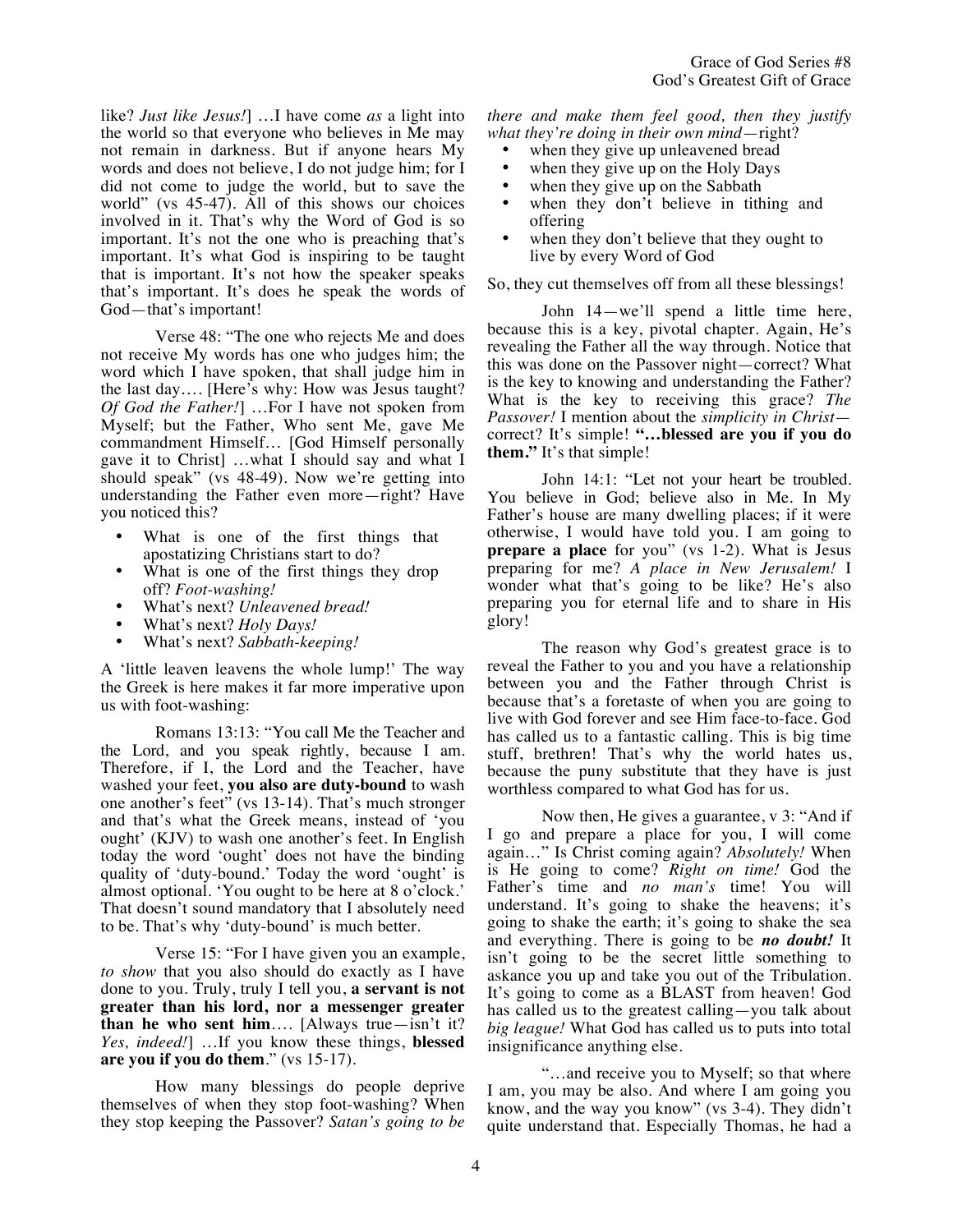hard time understanding that it was really Christ Who showed up. Remember what he said? *If I see His hands and His side, then I'll believe!'* When Christ appeared eight days later, He said, 'Thomas, come here.'

Verse 5: "Thomas said to Him, 'Lord, we do not know where You are going; how then can we know the way?'…. [Again, He made it simple. You have to do it.] ... Jesus said to him, 'I am the Way, and the Truth, and the Life; no one comes to the Father except through Me'" (vs 5-6). There we see the joint calling of God the Father drawing, but you have to come through Christ.

Notice that it is not *a* way. It is not *a* truth. It is not *a* life. *It is the Way, the Truth and the Life, and it is exclusive!* It is either God's way or no way! It's not going to be 'half my way, Lord, and half Your way; let's share this.' Are you God? *Of course not!*

Verse 7: "If you had known Me, you would have known My Father also. But from this time forward, you know Him and have seen Him.' Philip said to Him, 'Lord, show us the Father, and that will be sufficient for us.' Jesus said to him, 'Have I been with you so long a time, and you have not known Me, Philip? The one who has seen Me has seen the Father; why then do you say, "Show us the Father"'?" (vs 7-9). Christ is the One Who opens the way and opens the door.

Verse 10: "Don't you believe that I am in the Father, and the Father is in Me? The words that I speak to you, I do not speak from My own self; but the Father Himself, Who dwells in Me, does the works." Same way with us: with God's Spirit, whatever we do, it is God the Father and Jesus Christ *in us*.

I tell you what, when you really grasp this and you really understand this, this is going to help you overcome sin more than anything else, because you're going to have that direct relationship with God the Father and Jesus Christ

- Who takes away sin
- Who gives you grace
- Who forgives your sins<br>• Who puts you in right st
- Who puts you in right standing with Him

What can be against that? *Nothing!* Isn't that greater than listing out your sins and say, 'I've got to work on them'? What you need is a conversion—a change of mind, a change of heart—and that will solve the sin problem—won't it? Not entirely, because we still have the 'law of sin and death' in us. But it will give us the hope, the spirit, the life, the zeal and the desire. That's what belief and hope is all about.

Verse 11: "Believe Me that I am in the

Father and the Father is in Me; but if not, believe Me because of the works themselves. Truly, truly I say to you, the one who believes in Me shall also do the works that I do; and greater works than these shall he do because I am going to the Father" (vs 11-12). All you have to do is read what the apostles did. They did great works! They did greater works!

Verse 13: "And whatever you shall ask in My name… [With this kind of attitude and spirit you're not going to ask out of lust or covetousness; greed or envy. You're going to ask out of sincere desire.] (v 14): …If you ask anything in My name, I will do *it*." If you 'love Me keep the commandments—namely Mine.'

Verse 23: "Jesus answered and said to him, 'If anyone loves Me, he will keep My Word… [Paul says to 'imitate God.' Be imitators of God! That's a pretty high standard—isn't it? *Yes, indeed!*] …and My Father will love him, and **We** will come to him and make Our abode with him" *You become a temple of the Holy Spirit!* The Holy Spirit has two parts:

- 1. the begettal of the Father and direct access to Him
- 2. the mind of Christ

That's why it's called *the Spirit of the Father* where we call 'Abba, Father'; and it's called *the Spirit of Christ.* 'If any man have not the Spirit of Christ, he is none of His.' It's combined! Both are doing the work.

Verse 24: "The one who does not love Me does not keep My words…" Nothing clearer than that—right? 'What do you think about the Sabbath?' *I don't think we need to keep it!* 'You don't love God.' *Yes, I do, I go to church on Sunday!* Do you see how incongruous that is? It doesn't work! If you love God you'll do everything that He says—right? *Yes!* Just like praying for your enemies.

"…and the Word that you hear is not Mine, but the Father's, Who sent Me" (v 24). People with their opinions and think that they have a right to choose—which they do. But they don't realize what they're doing when they reject God—do they? They think that they're rejecting a church, or think that they're rejecting a preacher. They don't understand that *they're rejecting the Sovereign of the universe God the Father!* That's big time stuff—isn't it? *Yes, indeed!* Then He talks about sending the Holy Spirit.

## (go to the next track)

Verse 30: "I will not speak with you much longer because the ruler of this world is coming; but he does not have a single thing in Me. Yet, *he comes*  so that the world may know that I love the Father, and that I do exactly as the Father has commanded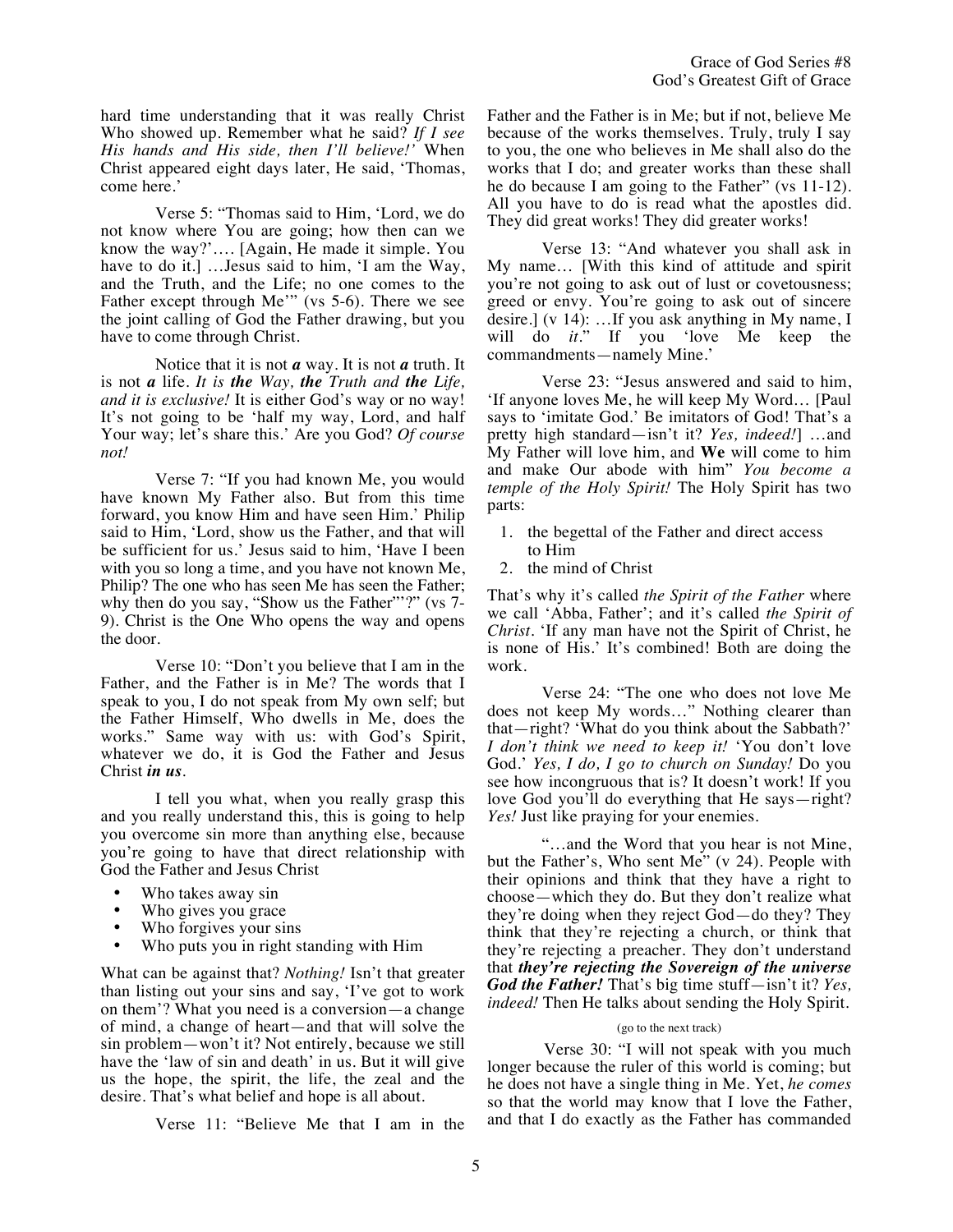Me. Arise, let us go out" (vs 30-31).

How many times did Jesus say that? If Jesus did everything the Father showed Him to do, commanded Him to do, and everything as the Father wanted Him to do, then what right do people have to try and tell God what to do? That's part of the simplicity in Christ. You have to ask simple, stupid questions. The answer becomes very obvious.

John 15:1: "I am the true vine, and My Father is the **husbandman**." That's an interesting word: husbandman/farmer, etc. Farmer really wouldn't fit here. Husbandman is the best, because it means *someone who is married to the land* and takes care of the land and the crop like a husband does a wife. That's much more fitting. It shows tender, loving care—doesn't it? *Yes!*

Verse 2: "He takes away every branch in Me *that* does not bear fruit… [There's going to be some branch plucking going on here quickly—right?] …but He cleanses each one that bears fruit…" That's the whole purpose of trials; that's the whole purpose of difficulties. When William Tyndale said, 'If everything went smooth and nothing went wrong, then our faith would be vain, indeed! If God bids you to go over the sea, He will send a tempest to test you whether you believe Him or no.' It's easy to say that you believe in God and trust God, if you're driving a Rolls Royce and sitting on a bank account that has millions and millions and say, 'I love God.' If you end up like Job and you lose your Rolls Royce and everything, then it's another thing. Do you still love God?

So, every trial you have count it as a blessing, "…in order that it may bear more fruit. You are already clean through the word that I have spoken to you…. [that's part of the right standing with God] ...Dwell in Me, and I in you. As a branch cannot bear fruit of itself, but only if it remains in the vine, neither *can* you *bear fruit* unless you are dwelling in Me. I am the vine, *and* you *are* the branches. The one who is dwelling in Me, and I in him, bears much fruit; because apart from Me you can do nothing" (vs 2-5). That is nothing unto eternal life. Absolutely, that's what that means.

When you get down to it, people really can't do anything without God anyway: Who created them, gave them abilities, created their hands and feet and whatever they can do with their mind. It all has to come from God anyway—right? In fact, you can do nothing at all unless it comes from God.

Verse 6: "If anyone does not dwell in Me, he is cast out as a branch, and is dried up; and men gather them and cast *them* into a fire, and they are burned…. [There will be a Lake of Fire and they will be burned, just like Jesus said.] …**If** you dwell in Me, and My words dwell in you…" (vs 6-7). That says a lot—doesn't it? You have to have the words of Christ *dwelling in y*ou. You have to come from the point of beginning with the Word of God when God calls you:

- to begin to understand it
- to begin to put it together<br>• live by it
- live by it
- use it more
- understand it more

Then it has to come to the point that it is *dwelling in you.* In other words, with the Spirit of God and the Word of God that's what motivates you to do what you do. That's the whole process of conversion. That's what it's all about. The ultimate of that is to have the mind of Christ.

Philippians. 2:5: "**Let** this mind be in you, which was also in Christ Jesus." That's something you have to *let* by desire and by wanting, by study, by practice, by living. That's God's Word *dwelling in you*.

Here's the reason, John 15:7: "…you shall ask whatever you desire, and it shall come to pass for you." Stop and think; go back and think many years back. Have not all your prayers been answered that were prayers in truth and sincerity and love? Not in selfishness and greed. Haven't all of those been answered? *Yes, they have been answered!* Were they answered in the way that you may have expected? *Many of them, no!* Many of them in an entirely different way, but a better way: *God's way!* So that you can have

- conviction
- faith
- hope
- love

All of this comes from God. That's why this is so important here. That's why in the Passover preparation that John 14-17 *are a love letter from God to you.* This is part of the New Covenant. These are the words of the New Covenant.

Once we get rid of our complacency and strip away the blindness that we have, and really begin to drink in of God's Word, WOW! look what's there! Yes, it's there!

Verse 8: "In this is My Father glorified, that you bear much fruit; so shall you be My disciples. As the Father has loved Me, I also have loved you; live in My love. If you keep My commandments, you shall live in My love… [tie that in with John 14:15] …just as I have kept My Father's commandments and live in His love. (vs 8-10). {see sermon series on *Love*, specifically #1: *When All Else Fails, Remember: God Loves You.*}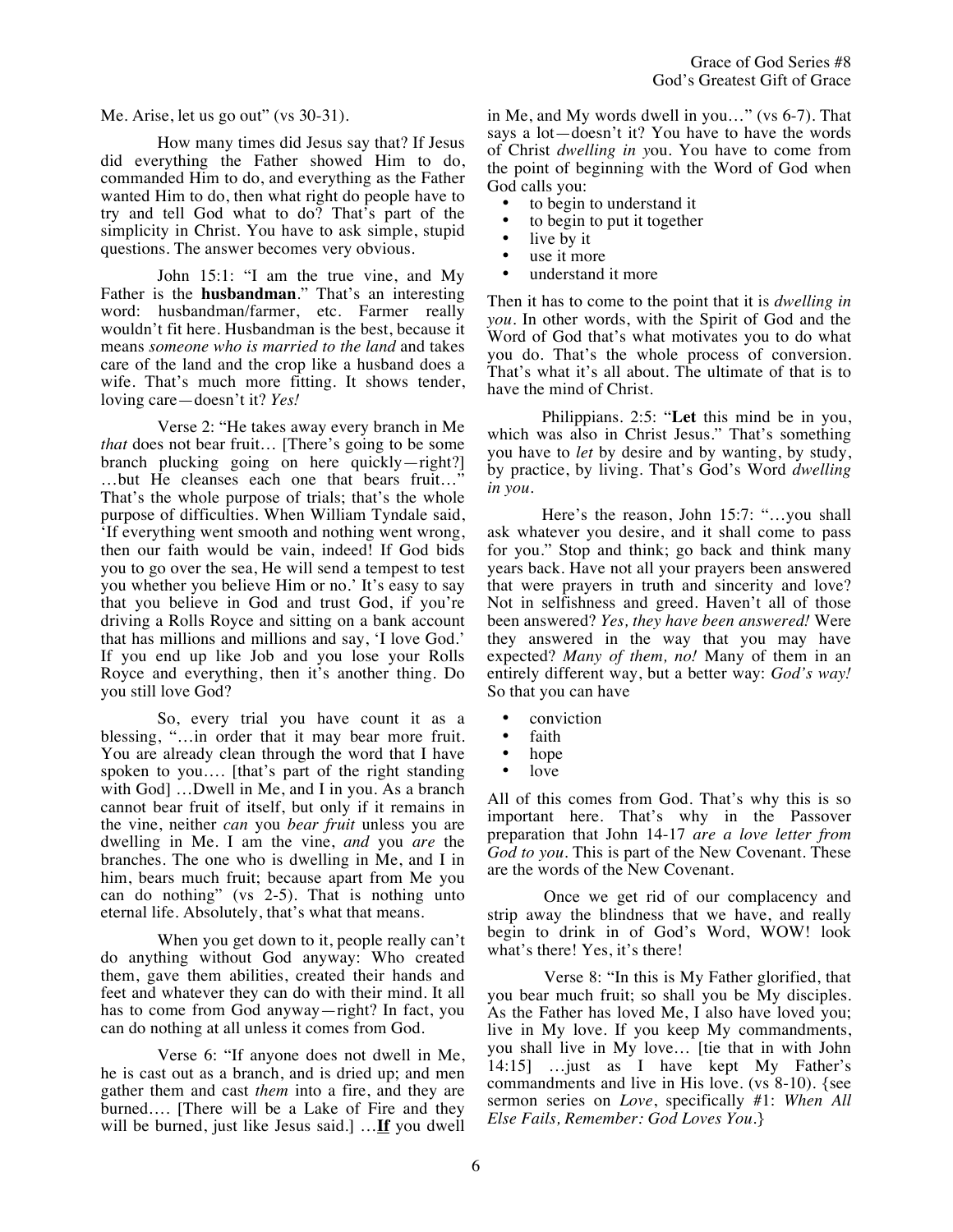- when the Church fails
- when the minister fails
- when your friends fail
- when your relatives fail
- when everything else fails
- you're at the bottom of the bucket in failure
- depressed out of your gourd

## —remember: *God loves you!*

Verse 11: "These things I have spoken to you, in order that My joy may dwell in you, and *that*  your joy may be full. This is My commandment: that you love one another, as I have loved you" (vs 11-12). That's the challenge for the Church today. We've been all so driven against each other—beaten up with fear, rules, hierarchy and all this sort of thing—that you walk into the assembly of the brethren and you don't know who your friend is or who your enemy is; you don't know whether you can talk to someone or whether they're a spy or reporter for the hierarchy. You walk into a group that's supposed to be loving each other and it's like Corinth. Here's this little group over here in tongues, here's a little group over here in Psalms, here's Peter's group, Paul's group, Christ's group, Apollo's group, and they're all kind of looking at each other in a suspicious way. Am I describing something that you've experienced? *Yes!* Is this what God wants?

Put it all aside! Love each other because Christ loves you. Don't judge each other by appearances, because you're always going to be disappointed. Are you not when you look in the mirror? *Of course!* Love can't thrive in those carnal things! But with God's Spirit we can grow in love and we can grow in grace. When you understand the greatest grace of all then you'll understand that.

Then He talks more about the Father all the way through John 15. Go back and read the rest of it and you'll see there's even more there. We can't cover everything all at one time. Here's what I want you to understand, and this will help unblock many obstacles to faith.

- this will open the door of faith
- this will open the door of love
- this will open the door of belief
- this will help you have a greater relationship with God

—because this is the beginning of the greatest grace that God can give you, and that is a personal relationship with God the Father—through Jesus Christ that the Father Himself has initiated and wants to maintain with you. That's what's important.

John 16:26: "In that day… [after the resurrection and He ascended to the Father] …**you shall ask in My name; and I do not tell you that I**  **will beseech the Father for you**." So much for the saints interceding—right? Catholic doctrine: pray to the virgin Mary and she will intercede for you. He is our Propitiation, our Advocate, *we have direct communication*. That's the greatest grace! *We have direct, instant communication with God the Father in heaven above, the Sovereign of the entire universe!* That's why we've been called. That's the whole sum of it, and God wants this relationship to grow!

Verse 27: "For **the Father Himself loves you**…" You may want to think about that, pray about that. You may want to take some time and repent about all your accusations against God because He didn't do what you wanted. Remember that He loves you, and that everything you have gone through is for a purpose and design that you can grow in that love. Now you can put aside all of those barriers and all of those things that have held you back in your carnality and fear and lay it on Christ and know that the Father loves you and you pray to the Father.

Jesus said how to pray when the disciples said, 'Teach us to pray'? *Our Father! Direct access to God the Father.* That is *the greatest gift of grace!* God gives that to us! Verse 27: "For **the Father Himself loves you,** because you have loved Me, and have believed that I came forth from God."

After Jesus showed Himself to Mary Magdalene early on the first day of the week—the Wave Sheaf Offering Day—just before He ascended to the Father, He told Mary Magdalene, John 20:17: Jesus said to her, 'Do not touch Me, because I have not yet ascended to My Father…. [I want you to think about the rest of this verse.] …But **go to My brethren** and tell them that I am ascending to **My** Father and **your** Father, and **My** God and **your** God.'"

The reason that God has called us exclusively from the world is because this relationship and gift of grace is so great that it can only be shared with those whom God calls, and those who respond to God. He's not going to waste this in vain on just anybody.

What did Jesus say in His last prayer? *Abba, Father, if this cup can pass from Me!* We are given the same blessing of calling God the Father 'Abba'—right? How close is that relationship? *As close as it can be!* There's nothing in the way of that. That's why Paul said that 'if you are Christ's, then you are Abraham's seed and heirs according to the promise. There is neither male nor female, Scythian or Barbarian, Jew or Gentile. God has cut all of that away so that you have direct access to Him. Not as a high priest.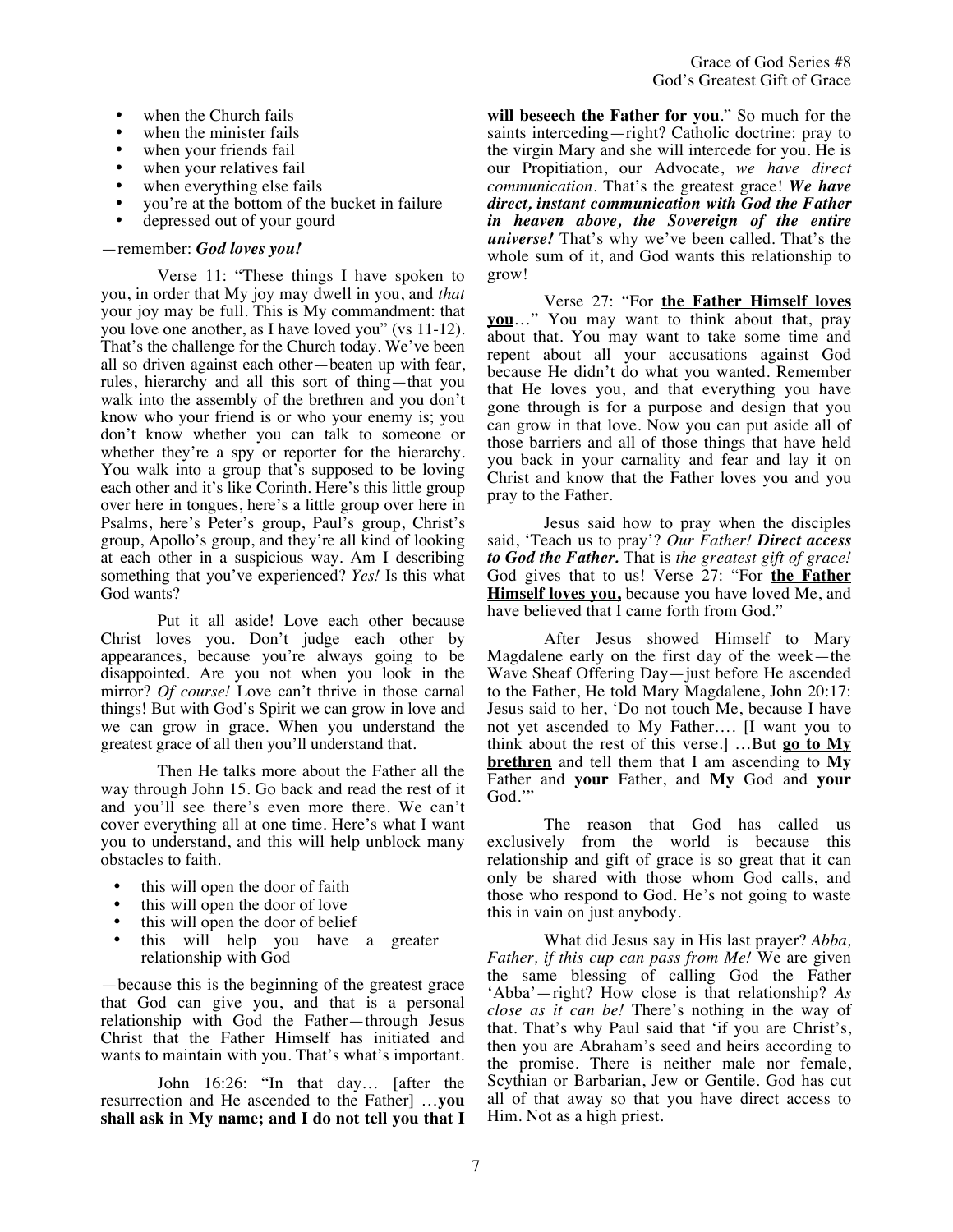Remember where we start out on the Day of Atonement. The high priest, *once* a year goes in for *one* ceremony, goes into the Holy of Holies. But now *you* and *I*—all of those who have the Spirit of God—*can go into the Holy Holies any time, any day or night, right before the throne of God Himself!* Now do you understand why Paul said the 'former were the weak and impotent elements of the world'? *Yes!*

Let's look at some other things here that are important and tie this in with John 6:44. Here again the proper translation of the middle voice verb brings out a profound meaning in the Greek.

Ephesians 1:2: "Grace and peace *be* to you from God **our** Father and *the* Lord Jesus Christ. Blessed *be* the God and Father of our Lord Jesus Christ, Who has blessed us with every spiritual blessing in the heavenly *things* with Christ" (vs 2-3). If you have direct access to  $\tilde{G}$ od the Father in heaven above, is that not a spiritual blessing? Is that not a heavenly thing? If you have the Spirit of God, is that not a heavenly gift? *Yes, it is!*

Verse 4: "According as **He has personally chosen us**…" That's the middle voice verb, which means that the action that comes from God shows His personal involvement toward you. God is the One Who is going to benefit, as well as you. Don't you benefit in that because you have God's love and He has personally called you? *Yes!* Does God benefit in it? *Yes, because He increasing His Family* correct? He didn't leave it to an angel. He didn't leave it to someone else.

"…**He has personally chosen us for Himself**… [that's what it means in the Greek] …before *the* foundation of *the* world… [God had His plan before the foundation of the world, and He calls us and plugs us into His plan, so to speak.] …in order that we might be Holy and blameless before Him in love"  $(v 4)$ . That's another gift of grace isn't it? *The imputed righteousness of Christ!* With a repentant heart, loving God, believing God, having His Word written in your heart and mind and all of this together *makes you Holy and blameless before God!*

Isn't that astounding! That's why the emphasis needs to be on repentance and on a personal relationship with God the Father and Jesus Christ, rather than focusing on sin to overcome. If you have that relationship, you will overcome sin right? *Yes!* Everyone knows his or her own sins right? The preacher can't get rid of them by standing up and condemning you and beating you over the head with fear, because of sin. Rather, he needs to teach you to look to God the Father and Jesus Christ and have this relationship, and let Christ take care of it, and let God the Father inspire it to be removed from you, because:

- you love God
- He loves you
- He personally called you
- He drew you

This is amazing stuff, brethren! This is something!

Colossians 1:10: "That you may walk worthily of the Lord, unto all pleasing, being fruitful in every good work and growing in the knowledge of God… [lifelong project] …being strengthened with all power according to the might of His glory, unto all endurance and long-suffering with joy; giving thanks to the Father, Who has made us qualified…" (vs 10-12).

How many times have you heard in a sermon: 'You've got to do this to be qualified for the Kingdom of God'? *Yes, there are certain things we need to do, that's true,* but Who qualifies us? *God does!* The Father has made us qualified, because He loves us.

"…for the share of the inheritance of the saints in the light; Who has **personally rescued us from the power of darkness**… [That says a lot doesn't it? There are going to many verses like this that brings out in greater detail, with far more meaning, what the Scriptures really say.] …and has transferred *us* unto the Kingdom of the Son of His love" (vs 12-13).

Hebrews 6:14—talking about the covenant that God gave to Abraham: "…'Surely in blessing I will bless you, and in multiplying I will multiply you."

Verse 17: "In this *way* God, desiring more abundantly to show the heirs of the promise the unchangeable nature of His own purpose, confirmed *it* by an oath; so that by two immutable things..." (vs 17-18).

Let's understand something, this is really important to grasp: When God says something, is it true? *Of course!* Will it happen? *Yes, indeed!* When *He swears by Himself* He has made that promise absolutely guaranteed, immutable, unchangeable and it will happen! That's how we need to approach God, with that assurance. That's why you never again have to have a prayer where you get down on your knees and you pray to God, and when you get up you say, 'Well, I wonder if He heard me?' You just killed your prayer—didn't you? *Yes!*

"…two immutable things, in which *it was* impossible *for* God to lie, we who have fled for refuge might have strong encouragement to lay hold on the hope *that has been* set before *us*; which *hope*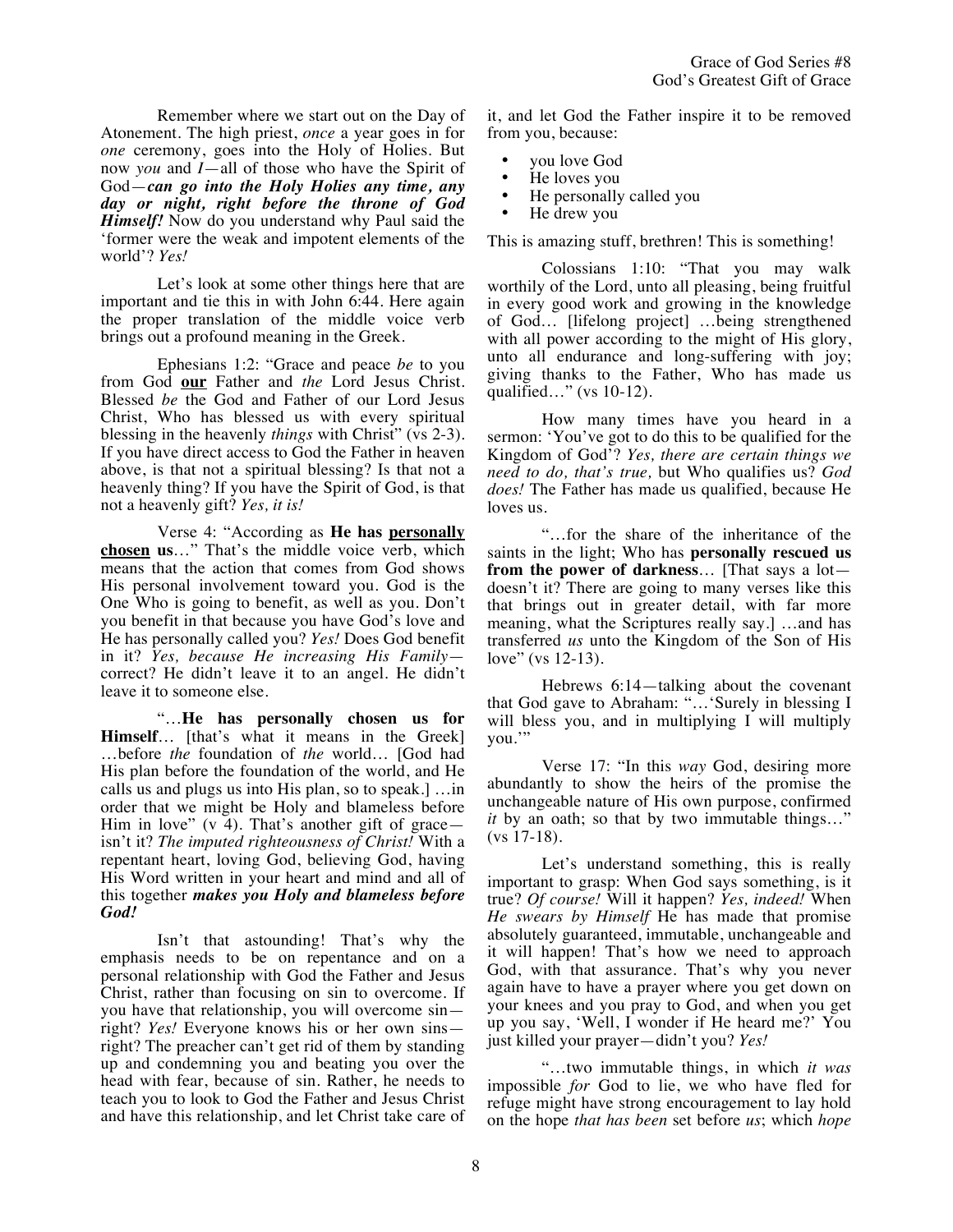we have as an anchor of the soul, both secure and steadfast, and which enters into the *sanctuary* within the veil… [The door to God the Father has been opened, and *that is the greatest gift of grace!*] …where Jesus has entered for us *as* a forerunner, having become a High Priest forever according to the order of Melchisedec" (vs 18-20).

Remember when Stephen was being stoned and he looked up into the heaven, and he said, 'I see God with the Son of man standing at His right hand!' That's exactly what takes place when you pray.

- Christ is there to *intercede*
- Christ is there to *advocate*<br>• Father is there to *hear*
- Father is there to *hear*

You pray to the Father, because the Father Himself loves you! That ought to give us great hope, great confidence and great understanding. Let's carry this a little bit further. That's why it's important to understand the covenant that we are in. God has promised by *two immutable things* that it's impossible for God to lie.

- that's why we are to *believe* God
- that's why we are to *love* God
- that's why we are to **serve** God

Hebrews 10:16: "'This *is* the covenant that I will establish with them after those days,' says *the* Lord: 'I will give My laws into their hearts, and I will inscribe them in their minds." That's what God is doing, the process of conversion. He will give you

- His love
- His hope
- His joy
- His faith
- His self-control

All of these things come in time.

Verse 17: "'And their sins and lawlessness I will not remember ever again.' Now, where remission of these *is*, *it is* no longer *necessary to offer* sacrifices for sin. Therefore, brethren, having confidence to enter into the *true* Holiest by the blood of Jesus" (vs 17- 19).

You are to use that *greatest gift of grace* to pray directly to God the Father every single day and every minute or time that you need to. You don't have worry about seeing some 'important' person. You have the Sovereign Ruler of the universe you can go to any minute of any day; you have direct access. What a blessing! What tremendous thing! Absolutely marvelous!

That's why Paul says, v 20: "By **a new and living way**, which He consecrated for us through the veil (that is, His flesh)."

Let's see where John spoke of this; that it was going to happen. This is what he's talking about. As John reveals the Father, and as we are given some of these other details by Paul, etc., it's really tremendous, brethren. It really is! That's why it's so important that on the Sabbath Day that we understand this: We keep the Sabbath to fellowship with God the Father and Jesus Christ. That's the true fellowship. When you love each other, then when you shake hands, Christ in that person is shaking hands with you. When you hug each other, Christ is hugging you. Christ is in you, hugging the other person—is that not true? *Yes, it is!*

That's what God wants. He doesn't want some superficial, artificial—Hooray! Hooray!—kind of stuff. He wants it from the heart. He wants it because of love and conviction. *The door is always open!*

John 10:1: "Truly, truly I say to you, the one who does not enter the sheepfold through the door, but climbs up some other way, that one is a thief and a robber." If you try and change the Gospel, you're a thief and a robber, and you're not going to get to God the Father except through Christ. Isn't that right? Isn't that what He said? *Yes! He is the Way, the Truth and the Life!* There's only ONE door!

Verse 2: "But the one who enters through the door is the shepherd of the sheep. To him the doorkeeper opens, and the sheep hear his voice; and he calls his own sheep by name and leads them out. When he brings the sheep out, he goes before them… [He's not requiring anything of you that He's not already done.] …and the sheep follow him because they know his voice" (vs 2-4).

That's why it's so important that for whomever is doing the teaching to teach the Word of God. Wasn't that what Paul charged Timothy to do? He said, 'I charge you before the Lord Jesus Christ Who shall judge the living and the dead. Preach the Word!' Don't give us psychology. Don't give us good ideas. Preach the Word: spiritually feed, nourish, up-build.

Anyone who teaches is going to have a greater judgment if he doesn't do that. That's the first judgment upon him—is it not? What are you doing standing in a pulpit—or sitting in a pulpit pretending to be a minister of Jesus Christ and you 'lead My sheep astray'? Whomever you may be! Whomever the dumb sheep are that follow, *you deserve what you get!* If you don't listen to the voice of Christ, and you listen to a hireling, you're dead meat!

The truth is, those who are really converted, v 5: "'But they will never follow a stranger… [They